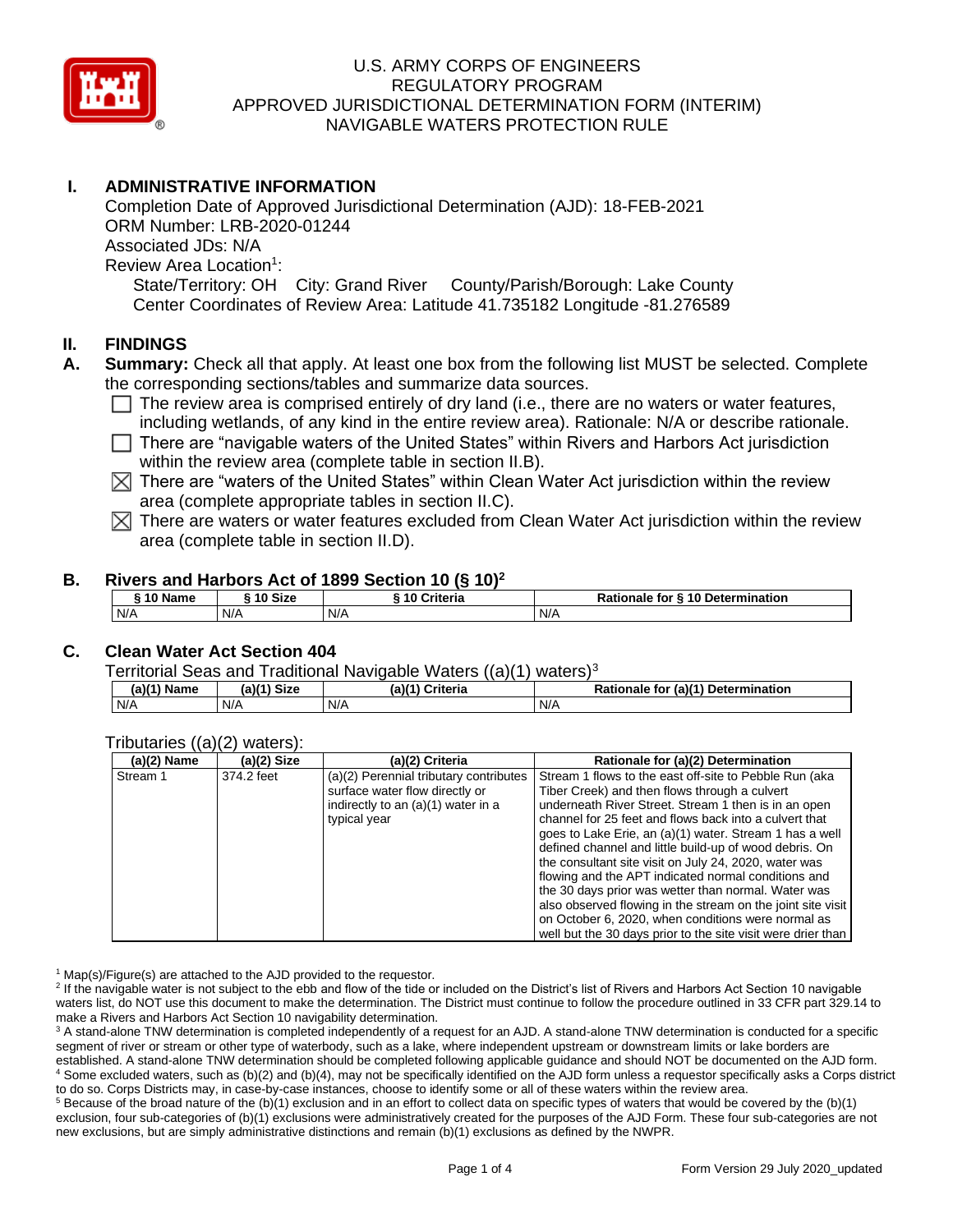

|  | normal. The stream is also visible on current and<br>historical aerial imagery. In view of the presence of |  |
|--|------------------------------------------------------------------------------------------------------------|--|
|  |                                                                                                            |  |
|  | If lowing water on the 10/6/2020 site visit when the 30                                                    |  |
|  | days prior was drier than normal indicates the stream is                                                   |  |
|  | perennial.                                                                                                 |  |

Lakes and ponds, and impoundments of jurisdictional waters ((a)(3) waters):

| $(a)(3)$ M<br>Name | <b>Size</b><br>(a) | (a)(3)<br>Criteria | (a)(3) Determination<br>Rationale<br>tor |
|--------------------|--------------------|--------------------|------------------------------------------|
| N/A                | N/A                | N/A                | N/A                                      |

#### Adjacent wetlands ((a)(4) waters):

| $(a)(4)$ Name | (a)(4) Size  | (a)(4) Criteria                                    | Rationale for (a)(4) Determination                                                                          |  |
|---------------|--------------|----------------------------------------------------|-------------------------------------------------------------------------------------------------------------|--|
| Wetland A     | $0.31$ acres | $(a)(4)$ Wetland abuts an $(a)(1)-(a)(3)$<br>water | Wetland A directly abuts Stream 1, which is an (a)(2)<br>water and therefore Wetland A is an (a)(4) wetland |  |
|               |              |                                                    | I based on the adjacency criteria set forth in<br>33CFR328.3(c)(1).                                         |  |

## **D. Excluded Waters or Features**

Excluded waters  $((b)(1) - (b)(12))^4$ :

| <b>Exclusion Name</b> | $\sim$ (1 $\sim$ /1 $\cdot$ /<br><b>Exclusion Size</b> | (0, 1)<br>Exclusion <sup>5</sup> | <b>Rationale for Exclusion Determination</b>                                                                                                                                                                                                                                                                                                                                                                                                                                                                                                                                                                                                                                                               |
|-----------------------|--------------------------------------------------------|----------------------------------|------------------------------------------------------------------------------------------------------------------------------------------------------------------------------------------------------------------------------------------------------------------------------------------------------------------------------------------------------------------------------------------------------------------------------------------------------------------------------------------------------------------------------------------------------------------------------------------------------------------------------------------------------------------------------------------------------------|
| Wetland B             | $0.19$ acres                                           | (b)(1) Non-adjacent wetland      | The closest stream is the on-site Stream 1, an $(a)(2)$<br>water, which is approximately 100 linear feet away from<br>Wetland B. Wetland B is surrounded by uplands and is<br>entirely on-site. The entire perimeter was observed and<br>no connection to any $(a)(1)-(a)(3)$ water was identified<br>nor were there any natural berms or barriers or artificial<br>structure/features separating the wetland from an<br>$(a)(1)$ - $(a)(3)$ water.<br>Based on the above information, the wetland does not<br>abut an $(a)(1)$ through $(a)(3)$ water, nor is the wetland<br>inundated by flooding by an $(a)(1)$ through $(a)(3)$ water,<br>is not separated from an $(a)(1)$ through $(a)(3)$ water via |
|                       |                                                        |                                  | a natural berm or barrier, and is not separated from an<br>$a(1)$ - $(a)(3)$ water via an artificial structure/feature.<br>Therefore, Wetland B is a non-adjacent wetland.                                                                                                                                                                                                                                                                                                                                                                                                                                                                                                                                 |
| Wetland C             | $0.03$ acres                                           | (b)(1) Non-adjacent wetland      | The closest stream is the on-site Stream 1 which is<br>approximately 300 linear feet away from Wetland C.<br>Wetland C is surrounded by uplands and is partially on-<br>site. The entire perimeter was observed and no<br>connection to any $(a)(1)$ - $(a)(3)$ water was identified nor<br>were there any natural berms or barriers or artificial<br>structure/features separating the wetland from an<br>$(a)(1)-(a)(3)$ water.                                                                                                                                                                                                                                                                          |
|                       |                                                        |                                  | Based on the above information, the wetland does not<br>abut an $(a)(1)$ through $(a)(3)$ water, nor is the wetland<br>inundated by flooding by an $(a)(1)$ through $(a)(3)$ water,<br>is not separated from an $(a)(1)$ through $(a)(3)$ water via<br>a natural berm or barrier, and is not separated from an                                                                                                                                                                                                                                                                                                                                                                                             |

 $1$  Map(s)/Figure(s) are attached to the AJD provided to the requestor.

<sup>2</sup> If the navigable water is not subject to the ebb and flow of the tide or included on the District's list of Rivers and Harbors Act Section 10 navigable waters list, do NOT use this document to make the determination. The District must continue to follow the procedure outlined in 33 CFR part 329.14 to make a Rivers and Harbors Act Section 10 navigability determination.

<sup>3</sup> A stand-alone TNW determination is completed independently of a request for an AJD. A stand-alone TNW determination is conducted for a specific segment of river or stream or other type of waterbody, such as a lake, where independent upstream or downstream limits or lake borders are established. A stand-alone TNW determination should be completed following applicable guidance and should NOT be documented on the AJD form. <sup>4</sup> Some excluded waters, such as (b)(2) and (b)(4), may not be specifically identified on the AJD form unless a requestor specifically asks a Corps district to do so. Corps Districts may, in case-by-case instances, choose to identify some or all of these waters within the review area.

 $5$  Because of the broad nature of the (b)(1) exclusion and in an effort to collect data on specific types of waters that would be covered by the (b)(1) exclusion, four sub-categories of (b)(1) exclusions were administratively created for the purposes of the AJD Form. These four sub-categories are not new exclusions, but are simply administrative distinctions and remain (b)(1) exclusions as defined by the NWPR.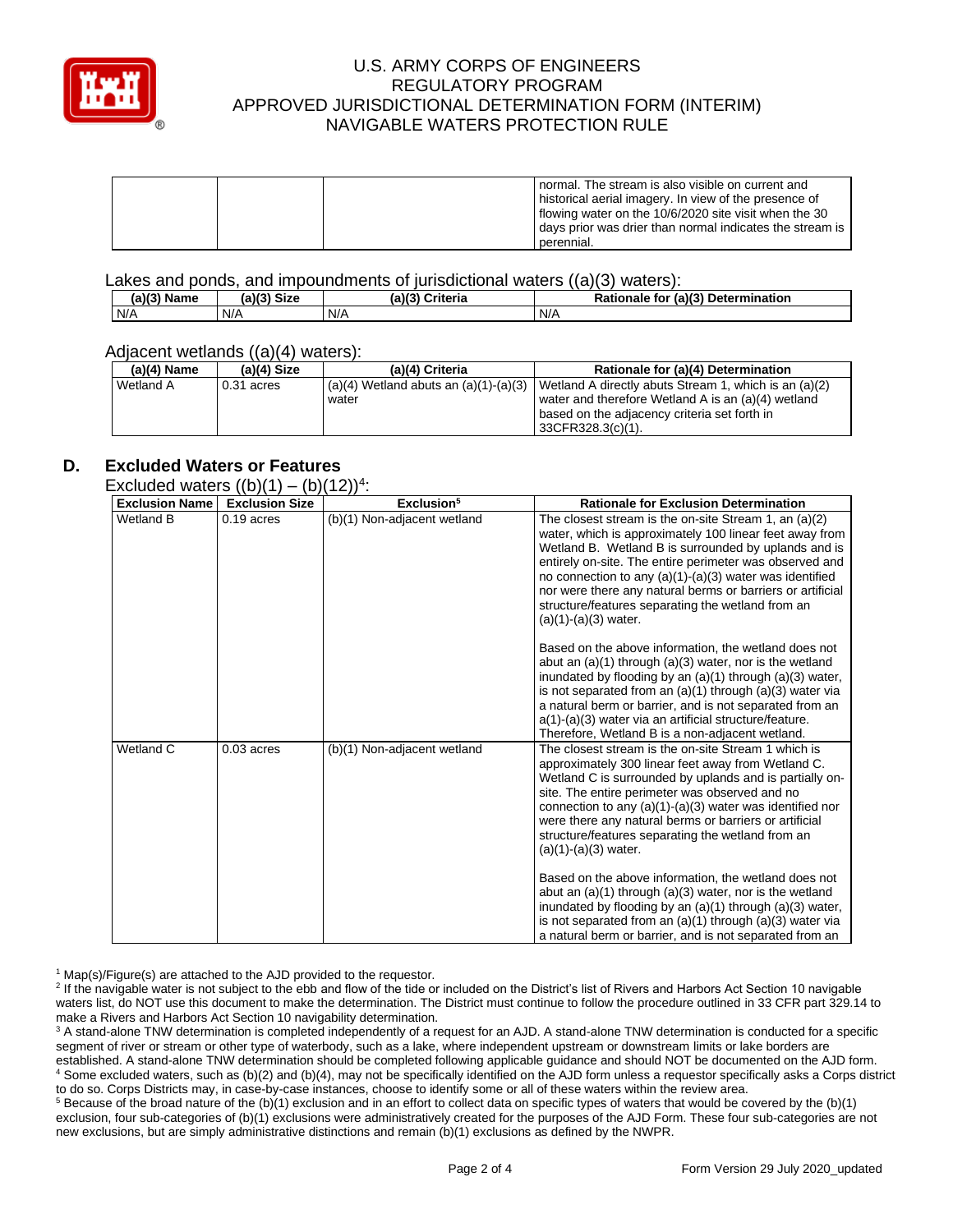

| ⊥a(′<br>ı an artıtıcıal.<br>wate.<br><b>VIA</b><br>re/reature.<br>wetland<br>- Wation<br>$R^2$<br>non-adiac<br>.nr<br>етоге<br>or |
|-----------------------------------------------------------------------------------------------------------------------------------|
|-----------------------------------------------------------------------------------------------------------------------------------|

# **III. SUPPORTING INFORMATION**

- **A. Select/enter all resources** that were used to aid in this determination and attach data/maps to this document and/or references/citations in the administrative record, as appropriate.
	- **\_X\_** Information submitted by, or on behalf of, the applicant/consultant: *Wetland Delineation (HZW Environmental Consultants, September 2020).* This information *(is)* sufficient for purposes of this AJD. Rationale: *N/A*
	- **\_\_\_** Data sheets prepared by the Corps: *Title(s) and/or date(s).*
	- **\_X\_** Photographs: *(Aerial): Google Earth (9/7/19, 4/6/12, 2/28/06, 12/31/1999), HistoricAerials.com(1994, 1970, 1952), Soil Survey of Lake County (issued June 1991) (aerial, other, aerial and other) Title(s) and/or date(s):Wetland Delineation (HZW Environmental Consultants, September 2020).*
	- **\_X\_** Corps Site visit(s) conducted on: *Date(s): October 6, 2020.* **\_\_\_** Previous Jurisdictional Determinations (AJDs or PJDs): *ORM Number(s) and date(s).*
	- **\_X\_** Antecedent Precipitation Tool: *provide detailed discussion in Section III.B.*
	- **\_X\_** USDA NRCS Soil Survey: *Title(s) and/or date(s): Web Soil Survey (accessed October 1, 2020)*
	- **\_X\_** USFWS NWI maps: *National Wetlands Inventory (accessed February 4, 2021)*
	- **\_X\_** USGS topographic maps: *Title(s) and/or date(s): HistoricAerials.com (2016, 2000, 1964) accessed February 4, 2021*

### **Other data sources used to aid in this determination:**

| Data Source (select)       | Name and/or date and other relevant information          |
|----------------------------|----------------------------------------------------------|
| <b>USGS Sources</b>        | National Hydrography Dataset (accessed February 4, 2021) |
| <b>USDA Sources</b>        | N/A.                                                     |
| <b>NOAA Sources</b>        | N/A.                                                     |
| <b>USACE Sources</b>       | N/A.                                                     |
| State/Local/Tribal Sources | N/A.                                                     |
| <b>Other Sources</b>       | N/A.                                                     |

B. **Typical year assessment(s):** The APT pulls precipitation data from NOAA's Daily Global Historical Climatology Network. The APT evaluates normal precipitation conditions based on the three 30-day periods preceding the observation date. For each period, a weighted condition value is assigned by determining whether the 30-day precipitation total falls within, above, or below the 70th and 30th percentiles for totals from the same date range over the preceding 30 years. The APT then makes a determination of "normal," "wetter than normal," or "drier than normal" based on the condition value sum. The APT also displays results generated via the Palmer Drought Severity Index and the University of Delaware WebWIMP.

 $1$  Map(s)/Figure(s) are attached to the AJD provided to the requestor.

<sup>&</sup>lt;sup>2</sup> If the navigable water is not subject to the ebb and flow of the tide or included on the District's list of Rivers and Harbors Act Section 10 navigable waters list, do NOT use this document to make the determination. The District must continue to follow the procedure outlined in 33 CFR part 329.14 to make a Rivers and Harbors Act Section 10 navigability determination.

<sup>&</sup>lt;sup>3</sup> A stand-alone TNW determination is completed independently of a request for an AJD. A stand-alone TNW determination is conducted for a specific segment of river or stream or other type of waterbody, such as a lake, where independent upstream or downstream limits or lake borders are established. A stand-alone TNW determination should be completed following applicable guidance and should NOT be documented on the AJD form. <sup>4</sup> Some excluded waters, such as (b)(2) and (b)(4), may not be specifically identified on the AJD form unless a requestor specifically asks a Corps district to do so. Corps Districts may, in case-by-case instances, choose to identify some or all of these waters within the review area.

 $5$  Because of the broad nature of the (b)(1) exclusion and in an effort to collect data on specific types of waters that would be covered by the (b)(1) exclusion, four sub-categories of (b)(1) exclusions were administratively created for the purposes of the AJD Form. These four sub-categories are not new exclusions, but are simply administrative distinctions and remain (b)(1) exclusions as defined by the NWPR.